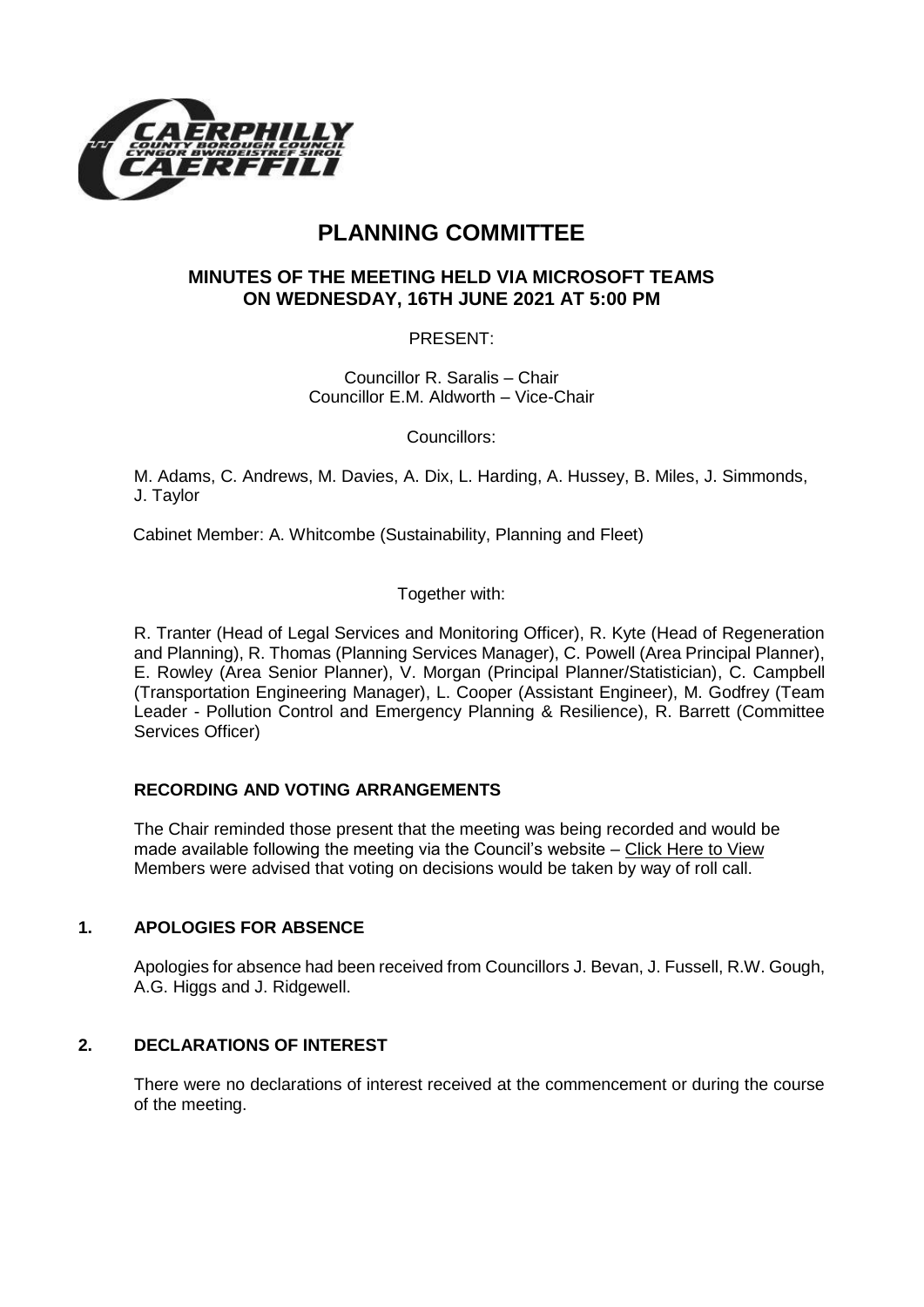#### **3. MINUTES – 19TH MAY 2021**

It was moved and seconded that the minutes of the meeting held on the 19th May 2021 be agreed as a correct record and by a show of hands-up (and in noting there were 8 for, 0 against and 1 abstention) this was agreed by the majority present.

RESOLVED that the minutes of the Planning Committee held on 19th May 2021 (minute nos. 1-10) be approved as a correct record.

Councillor J. Taylor wished it noted that he had abstained from voting on the minutes as he had not been present at the last meeting.

### **4. CODE NO. 21/0466/NCC - ROSEBANK COTTAGE, BROOKSIDE BUNGALOWS, CWMGELLI, BLACKWOOD, NP12 1BQ**

The Planning Case Officer presented the application, with it confirmed in the accompanying report that the recommendation in respect of the proposal had taken full account of, and was in conformity with, both Future Wales and Planning Policy Wales Edition 11.

Following consideration of the application it was moved and seconded that the recommendation in the Officer's report be approved, and in noting there were 11 For, 0 Against and 0 Abstentions this was unanimously agreed.

RESOLVED that:-

- (i) subject to the conditions contained in the Officer's report the application be GRANTED;
- (ii) the applicant be advised that the following policies of the Caerphilly County Borough Local Development Plan up to 2021 - Adopted November 2010 are relevant to the conditions of this permission: CW2 and CW3.
- (iii) The applicant be advised that SUSTAINABLE DRAINAGE APPROVAL IS REQUIRED PRIOR TO COMMENCEMENT OF THIS DEVELOPMENT

From 7th January 2019, Schedule 3 of the Flood and Water Management Act 2010 commenced in Wales requiring that all new developments of more than one house or where the construction areas is of 100m2 or more to implement sustainable drainage to manage on-site surface water. Surface water drainage systems must be designed and built in accordance with mandatory standards for sustainable drainage published by Welsh Ministers.

The Sustainable Drainage Approval process is a technical approval independent of the need to obtain planning permission, and as such you are advised to contact the Sustainable Drainage Approval Body. Their details are provided below:

Phone: 01443 866511 Email: drainage@caerphilly.gov.uk Website: [www.caerphilly.gov.uk/sab](http://www.caerphilly.gov.uk/sab)

(iv) the applicant be advised that the proposed development lies within an area that has been defined by the Coal Authority as containing potential hazards arising from former coal mining activity at the surface or shallow depth. These hazards can include: mine entries (shafts and adits); shallow coal workings;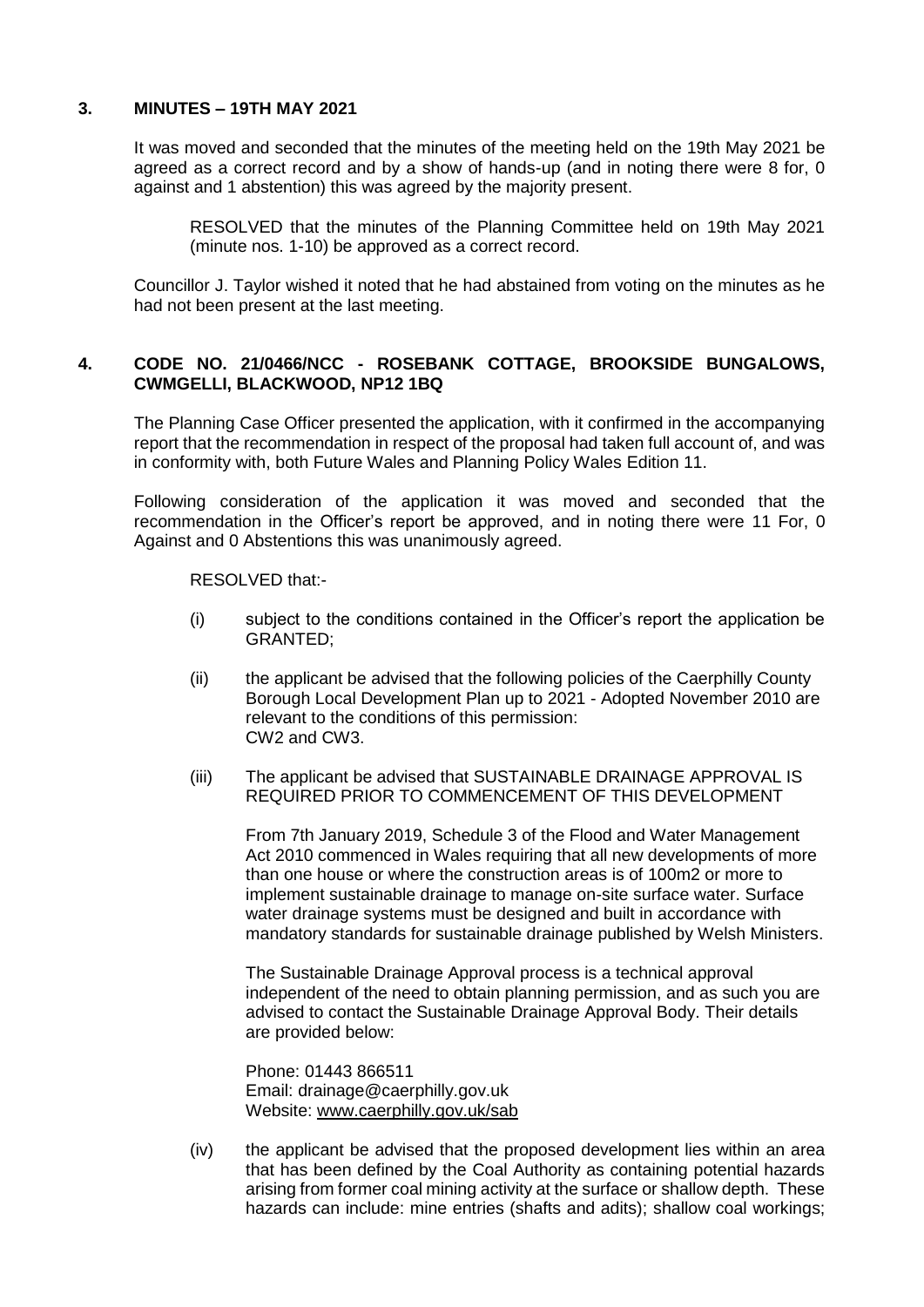geological features (fissures and break lines); mine gas and former surface mining sites. Although such hazards are seldom readily visible, they can often be present and problems can occur in the future, particularly as a result of new development taking place.

It is recommended that information outlining how former mining activities may affect the proposed development, along with any mitigation measures required (for example the need for gas protection measures within the foundations), is submitted alongside any subsequent application for Building Regulations approval (if relevant).

Any form of development over or within the influencing distance of a mine entry can be dangerous and raises significant land stability and public safety risks. As a general precautionary principle, the Coal Authority considers that the building over or within the influencing distance of a mine entry should be avoided. In exceptional circumstance where this is unavoidable, expert advice must be sought to ensure that a suitable engineering design which takes into account all the relevant safety and environmental risk factors, including mine gas and mine-water. The applicant's attention is drawn to the Coal Authority Policy in relation to new development and mine entries available through the following link: [Coal Authority Policy](https://www.gov.uk/government/publications/building-on-or-within-the-influencing-distance-of-mine-entries)

Any intrusive activities which disturb or enter any coal seams, coal mine workings or coal mine entries (shafts and adits) requires a Coal Authority Permit. Such activities could include site investigation boreholes, excavations for foundations, piling activities, other ground works and any subsequent treatment of coal mine workings and coal mine entries for ground stability purposes. Failure to obtain a Coal Authority Permit for such activities is trespass, with the potential for court action.

If any coal mining features are unexpectedly encountered during development, this should be reported immediately to the Coal Authority on 0345 762 6848. Further information is available on the [Coal Authority website](https://www.gov.uk/government/organisations/the-coal-authority)

### **5. THE EMERGING LDP AND THE CANDIDATE SITES PROCESS - PRESENTATION**

Mrs Victoria Morgan (Principal Planner/Statistician) delivered a presentation which gave an overview of the process for Candidate Sites as part of the 2<sup>nd</sup> Replacement Local Development Plan.

It was explained that candidate sites are sites submitted to the Council by a site promoter (which could be the landowner or developer) for potential inclusion as an allocation in a Local Development Plan. All potential candidate sites are subject to a vigorous site assessment process and need to be submitted during the call for candidate sites period.

It was explained that the Council are now accepting calls for candidate sites in advance of the formal period between the Delivery Agreement being approved by WG (anticipated to be later in June). The guidance on the process suggests that the window for submitting sites should be a minimum of 6 weeks and must be done in advance of the Preferred Strategy. The Council have sought to commence the call for candidate sites as early as possible in the process due to the length of time the assessment process can take. It is also felt that knowing what sites are available in each area will help inform the Preferred Strategy.

Members were advised of the criteria for allocating candidate sites under the Local Development Plan and the detailed information that must be provided by site promoters. A Candidate Sites Methodology Paper been published to determine how sites will be assessed.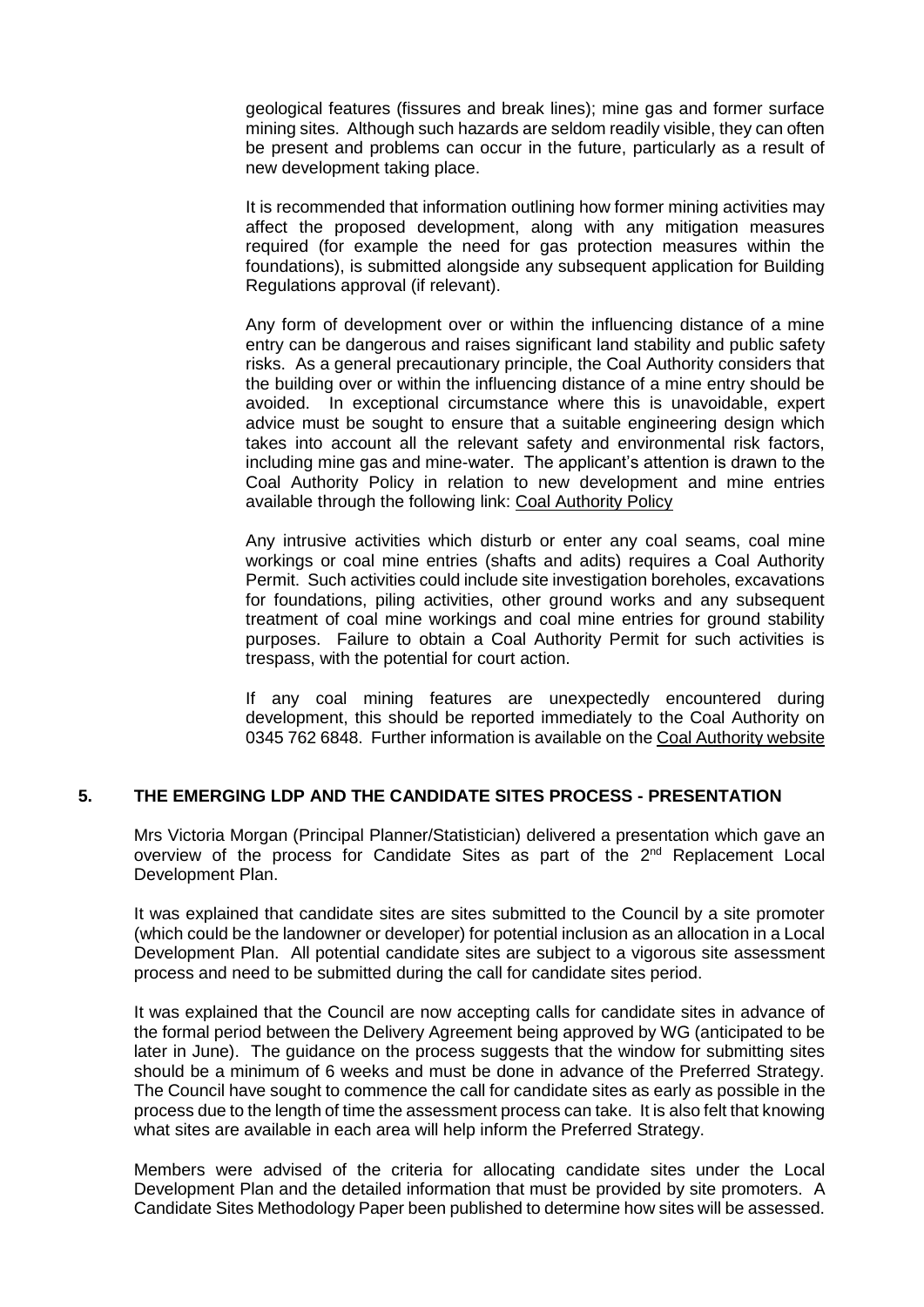Members were also advised of the next steps that will be undertaken by the Council after the close of the call for sites, including the publication of a candidate sites register and an initial filtering exercise of sites, followed by an in-depth assessment of those sites that pass the Stage 1 filtering. The Committee were provided with detailed information regarding the traffic light system that will assist with scoring for this second stage of assessment and the considerations that need to be undertake for each site that scores red, amber or green.

Following the completion of the Stage 2 assessments, the Council will have a list of sites that are suitable for further consideration and sites that have been ruled out. There may also be sites that require further information before a decision is made

It is intended to present the sites that are suitable for further consideration to Planning Committee for Members' input, as well as explaining the reasons why other sites have been discounted. It is hoped that the Council will be in a position to do this from November onwards, although this is dependent on the number of candidate sites that are submitted, and depending on the number of sites submitted, there may be a need to hold these input sessions across a series of meetings with the Planning Committee at the end of 2021.

Following the discussion of the sites with Planning Committee, the sites will be assessed against the Preferred Strategy of the Plan. As part of the evidence base for the Preferred Strategy, an initial site assessment for all sites that were submitted will be published alongside the Preferred Strategy consultation in June 2022. The Preferred Strategy will not show all allocations, but may identify any key or strategic sites that are necessary to deliver the preferred strategy. Site promoters will also be asked to submit any further information that may be required as only sites that will realistically be delivered in the plan period should be allocated.

It was explained that new candidate sites can be submitted as part of the preferred strategy consultation, but landowners would need to provide all the necessary details at this stage. Any new sites will be assessed and further consideration will be given to all sites to determine which best meet the preferred strategy, are considered deliverable and will best contribute to the aims, objectives and vision of the Plan.

The proposed allocations for the Deposit Plan will be identified towards the end of 2022. The Council will also be holding a series of Member events to show Members what allocations are likely to be included in their areas so Members will have the opportunity to give their views on the sites. It is also intended to present the allocations to Planning Committee, who will make recommendations that will be considered by the LDP Focus Group. The Focus Group will report to Council, and the final decision on the content of the Deposit LDP, including site allocations, will rest with Council.

Following the presentation, a Member referred to the high number of candidate sites put forward under previous Local Development Plans and asked if the evidence base previously applied to the sites would be taken into consideration this time around. Officers explained that developers will be able to draw upon evidence previously submitted but that the Council is likely to have a different Strategy for this Preferred Plan and that sites will need to be assessed against this criteria.

A Member asked at what stage of the process applicants' names and addresses would be made available. Mrs Morgan explained that only the name of the site and basic details will be published in the candidates site register due to GDPR requirements. The Member asked how individual Councillors would be able to ascertain whether they have a connection to a particular site and determine whether they need to declare an interest. The Monitoring Officer explained that Members might already be aware of who the landowner is through another avenue, particularly if they have a close association with them. Should they recognise a particular site and believe they may need to declare an interest, they will be able to make enquiries with Officers to see if the applicant is known to them. The Monitoring